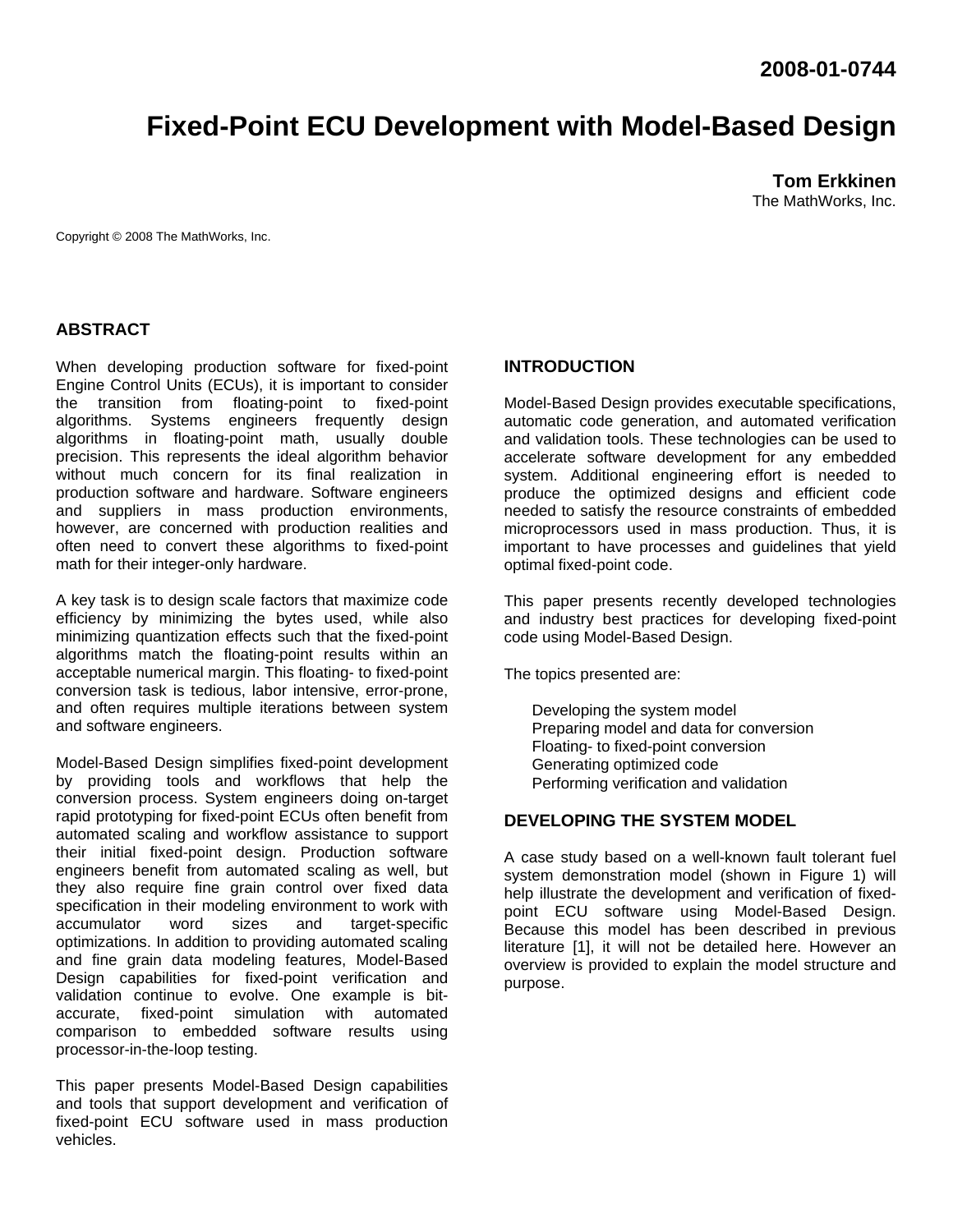

Figure 1: System model.

The fuel control system model has three main components: a controller model for the ECU, a plant model for the engine gas dynamics, and several sensors. The engine model consists of air-fuel intake dynamics comprising both the throttle body and intake manifold. The engine model has two inputs, engine speed and throttle angle; and three outputs, sensed oxygen, manifold pressure (MAP), and air-fuel ratio.

The plant model is developed using continuous time blocks. A 10 millisecond (10 ms) sample rate is required for the fuel rate control system algorithm.

A closed-loop simulation can be performed using the plant and controller, plus input stimulus and output scopes. The controller must be tolerant to sensor failure faults. Faults can be inserted using manual switches. By toggling the input signals to nominal or fault values, model developers can examine the effect of the fault on controller performance and assess the controller's tolerance to faults.

The control system consists of a state machine and block diagrams. The state machine detects faults and establishes a fueling mode. Block diagrams model the sensor correction and fault redundancy logic, intake airflow estimation and correction logic, and a fuel rate calculation that concludes with a software limit on the fuel rate output command. The control system model is shown in Figure 2.



Figure 2: Control system model.

The control logic diagram has three states for each input sensor: warm up, normal, and failure. The criteria for transitioning between states are established via threshold parameters for each sensor. A sensor failure counter is used to track the total number of sensor failures.

This counter is then used to determine a fueling mode. A low fueling mode is used if there are no sensor failures; a rich fueling mode is used for one sensor failure; and a disabled mode is used for two or more failures. Figure 3 shows the main portions of the state machine.



Figure 3: Control logic state machine.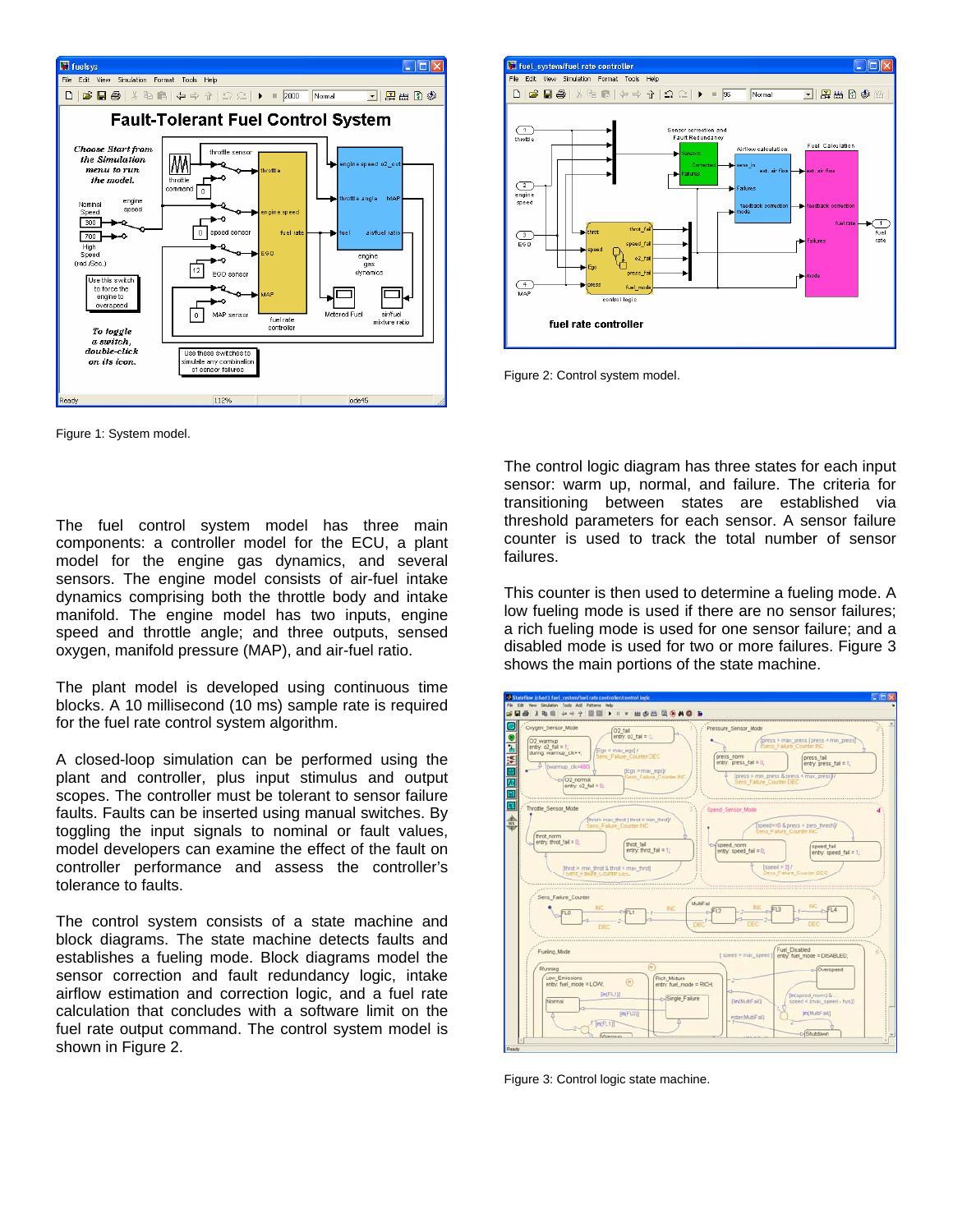The intake airflow estimation and correction logic shown in Figure 4 includes feedforward and feedback control algorithms. Table lookups provide pumping constants and rates.



Figure 4: Closed-loop block diagram.

The system model is then simulated and time response results are collected for metered fuel and air/fuel ratio as shown in figure 5.



Figure 5: System response.

This fuel system model is typical of most models initially developed using Model-Based Design. These models address the behavioral or functional requirements but are not necessarily well suited for implementation on an embedded system for a variety of reasons, such as:

 Continuous time representation of blocks is used instead of discrete.

 Simulation results are calculated using double precision real data types instead of integer or fixedpoint types.

 Interfaces between components such as the controller, plant, and sensors are not well specified or locked down.

Some organizations try to address these issues by forcing the system developer to consider implementation aspects during initial algorithm design. In others, system designers are free to explore and optimize behavioral designs using their preferred modeling style.

# **PREPARING MODEL AND DATA FOR CONVERSION**

After a floating-point behavioral model is developed, it must be prepared for implementation on a fixed-point embedded microcontroller.

Some preparation tasks are needed even if the code is to be deployed code on a floating point processor. For example, the embedded system will run in discrete time, so continuous time blocks used for the embedded algorithm should be replaced by discrete blocks. It is possible to automate this process using conversion utilities. Rate transition blocks can also be used to convert the continuous-time signals to discrete-time signals sampled at 10ms, as required by the controller. Note that the effect of sampling on system performance and stability must also be analyzed.

Preparing a model for conversion to fixed-point math requires several steps outlined in the following sections.

## CREATE INITIAL REFERENCE DATA

Before beginning any model conversion task, create reference signal data for your floating point, behavioral model. These results can be used later for equivalence comparisons with the fixed-point model and generated code. The results shown in Figure 5, for example, will be used for equivalence testing of the fuel system controller.

## REPLACE UNSUPPORTED BLOCKS

Identify and replace blocks that do not support fixedpoint types. This includes replacing continuous-time with discrete-time blocks. Start by reviewing a list of data types supported by each block, as shown in Figure 6.

For models with Embedded MATLAB® functions, choose those that support fixed-point. There are hundreds of functions and blocks that support fixed-point implementation, including all the functions an engineer would typically use in embedded algorithm design.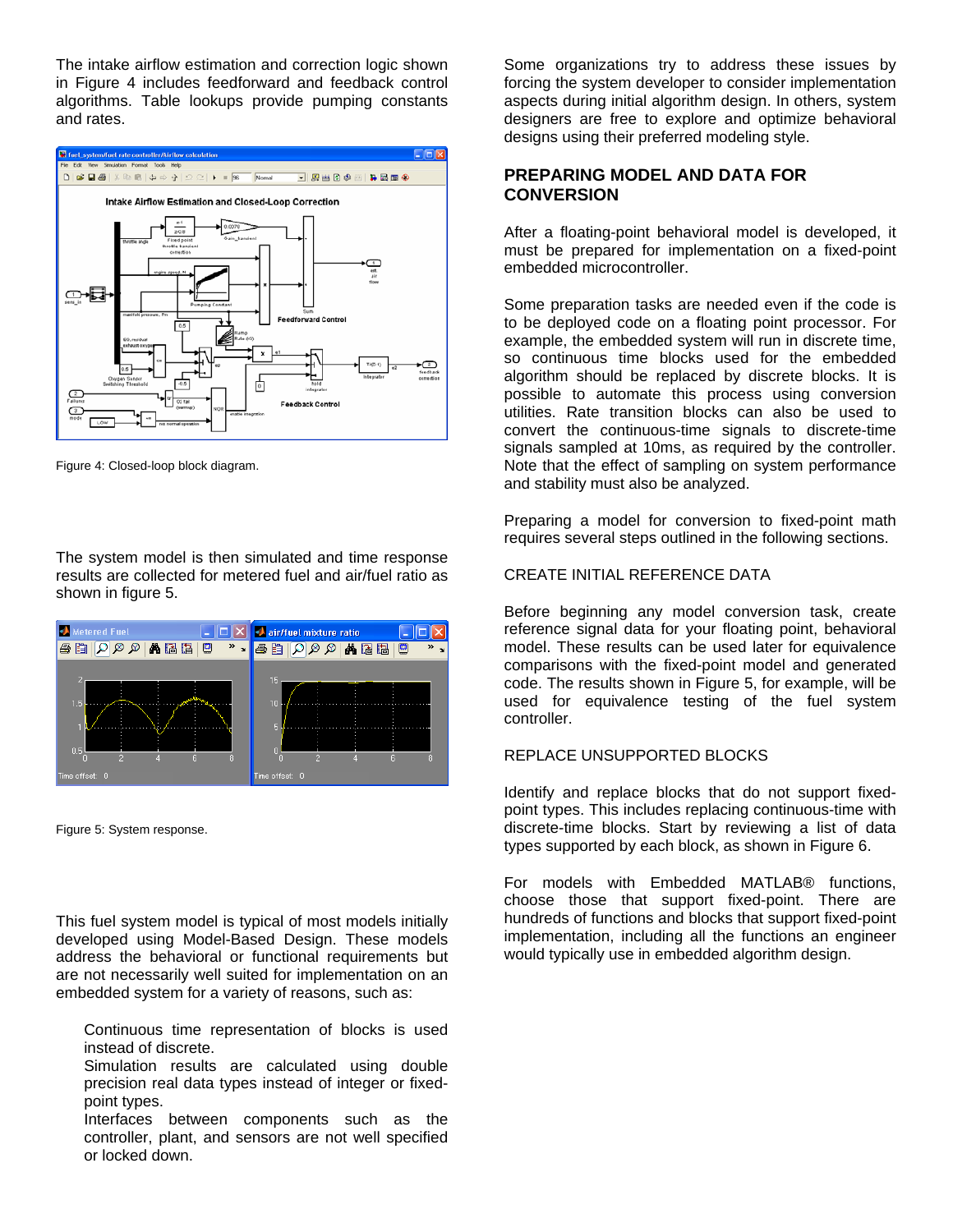|                                                                         | <b>Simulink Block Data Type Support</b>                                                                                                                                                                                                                                                                                                                                                                                                                                                                                                        |   |             |                       |                 |                               |                 |
|-------------------------------------------------------------------------|------------------------------------------------------------------------------------------------------------------------------------------------------------------------------------------------------------------------------------------------------------------------------------------------------------------------------------------------------------------------------------------------------------------------------------------------------------------------------------------------------------------------------------------------|---|-------------|-----------------------|-----------------|-------------------------------|-----------------|
| "(#)", and are described below the table.                               | The following table describes the data types that the blocks in the main Simulink library support. All blocks that can generate code contain an<br>"X" in the column titled Code Generation Support. A subset of these blocks are not recommended for production code as flagged by<br>footnote 4. Guidelines to determine when a block is recommended for production code are listed below the table.<br>Some blocks have footnotes that should be considered when using them. Footnotes are indicated in the table by numbers in parenthesis |   |             |                       |                 |                               |                 |
|                                                                         | Simulink Library (not including Model-Wide Utilities sublibrary)                                                                                                                                                                                                                                                                                                                                                                                                                                                                               |   |             |                       |                 |                               |                 |
| Sublibrary                                                              | <b>Block</b>                                                                                                                                                                                                                                                                                                                                                                                                                                                                                                                                   |   |             | Double Single Boolean | Base<br>Integer | <b>Fixed-Point Generation</b> | Code<br>Support |
| Additional Math & Fixed-Point<br><b>Discrete/Additional State-Space</b> |                                                                                                                                                                                                                                                                                                                                                                                                                                                                                                                                                | x | x           | X(1)                  | x               | х                             | x               |
| <b>Discrete</b>                                                         | <b>Transfer Fon Direct</b><br>Form II                                                                                                                                                                                                                                                                                                                                                                                                                                                                                                          | x | $\mathbf x$ |                       | x               | x                             | X(2)            |
|                                                                         | <b>Transfer Fon Direct</b><br>Form II Time Varving                                                                                                                                                                                                                                                                                                                                                                                                                                                                                             | x | x           | X(1)                  | x               | $\mathbf x$                   | X(2)            |
|                                                                         | <b>Unit Delay Enabled</b>                                                                                                                                                                                                                                                                                                                                                                                                                                                                                                                      | x | x           | $\mathbf x$           | x               | x                             | X(2)            |
|                                                                         | <b>Unit Delay Enabled</b><br>External IC                                                                                                                                                                                                                                                                                                                                                                                                                                                                                                       | x | x           | $\times$              | x               | ×                             | X(2)            |
|                                                                         | <b>Unit Delay Enabled</b><br>Resettable                                                                                                                                                                                                                                                                                                                                                                                                                                                                                                        | x | x           | x                     | ×               | x                             | X(2)            |
|                                                                         | <b>Unit Delay Enabled</b><br>Resettable External IC                                                                                                                                                                                                                                                                                                                                                                                                                                                                                            | x | x           | x                     | x               | x                             | X(2)            |
|                                                                         | Unit Delay External IC                                                                                                                                                                                                                                                                                                                                                                                                                                                                                                                         | x | x           | x                     | x               | x                             | X(2)            |
|                                                                         | <b>Unit Delay Resettable</b>                                                                                                                                                                                                                                                                                                                                                                                                                                                                                                                   | x | x           | $\mathbf x$           | ×               | $\mathbf x$                   | X(2)            |
|                                                                         | Unit Delay Resettable<br>External IC                                                                                                                                                                                                                                                                                                                                                                                                                                                                                                           | x | x           | $\mathsf{x}$          | x               | ×                             | X(2)            |
|                                                                         | Unit Delay With<br><b>Preview Enabled</b>                                                                                                                                                                                                                                                                                                                                                                                                                                                                                                      | x | x           | x                     | x               | x                             | X(2)            |
|                                                                         |                                                                                                                                                                                                                                                                                                                                                                                                                                                                                                                                                |   |             |                       |                 |                               |                 |

Figure 6: Block data type support table.

#### SET UP SIGNAL LOGGING

Logging signals of interest during simulation is important because logged signals are used for analysis and comparison in other tasks. Model inputs and outputs are commonly logged (as was done with the initial reference data) but it may be helpful to log other signals to help with conversion to fixed-point.

Engineers no longer need to specifically add blocks or name signals to log data. It is now possible to log unnamed signals or log all data from a selected portion of the model subsystem hierarchy as shown in Figure 7.



Figure 7: Logging fixed-point data.

#### SPECIFY TARGET HARDWARE CHARACTERISTICS

The model simulation behavior and code generation outputs are determined by target hardware characteristics. Specifying the correct word lengths for char, int, long, and other attributes unique to a particular embedded microprocessor is needed to avoid producing incorrect results during simulation or code generation.

### CHECK MODEL SUITABILITY FOR PRODUCTION

Automated model checks should be used to inspect the model's suitability for production code deployment as shown in Figure 8. These checks cover a broad range of topics such as model upgrades and library links.

Some checks, such as "identify questionable fixed-point operations" and "check hardware implementation", are crucial for fixed-point development. Additional checks can be run, including checks based on the updated MAAB guidelines [2] or safety related standards such as IEC 61508 [3].

| Model Advisor - fuel_system                                                                                                     |
|---------------------------------------------------------------------------------------------------------------------------------|
| Edit View<br>Help<br>File                                                                                                       |
| Task Hierarchy: fuel system                                                                                                     |
| Model Advisor Task Manager                                                                                                      |
| <b>E D</b> <sub>R</sub> By Product                                                                                              |
| E-CaSimulink                                                                                                                    |
| $-\nabla$ A Check model, local libraries, and referenced models for known upgrade issues                                        |
| - Ø Identify unconnected lines, input ports, and output ports                                                                   |
| - Ø Check root model Inport block specifications                                                                                |
| - M Check optimization settings                                                                                                 |
| $\blacksquare$ $\blacksquare$ Check for parameter tunability information ignored for referenced models                          |
| - MIC Check for implicit signal resolution                                                                                      |
| - M Check for optimal bus virtuality                                                                                            |
| $-\nabla$ Check for Discrete-Time Integrator blocks with initial condition uncertainty                                          |
| - M v Identify disabled library links                                                                                           |
| - MI videntify parameterized library links                                                                                      |
| $\vdash \Box \wedge$ ^Check for proper bus usage                                                                                |
| - MO ^ Check for potentially delayed function-call subsystem return values                                                      |
| $-\boxtimes$ $\bigwedge$ ^ldentify block output signals with continuous sample time and non-floating point data type            |
| - Me Oneck for proper Merge block usage                                                                                         |
| Ca Real-Time Workshop Embedded Coder                                                                                            |
| - M Oheck solver for code generation                                                                                            |
| - Ø Ø Identify questionable blocks within the specified system                                                                  |
| - Ø Check for model reference configuration mismatch                                                                            |
| → V Check the hardware implementation                                                                                           |
| → V Identify questionable software environment specifications                                                                   |
| $\blacksquare$ $\blacksquare$ Identify questionable code instrumentation (data I/O)                                             |
| FØ Ø Check for blocks that have constraints on tunable parameters                                                               |
| - Ø dentify questionable subsystem settings                                                                                     |
| $\blacksquare$ $\blacksquare$ $\blacksquare$ $\blacksquare$ and the matrix that qenerate expensive saturation and rounding code |
| $\vdash \Box \wedge$ ^Check sample times and tasking mode                                                                       |
| i ME A ^Identify questionable fixed-point operations                                                                            |

Figure 8: Model checks can determine a model's suitability for production.

## CREATE SIMULATION REFERENCE DATA

If the model has changed or additional signals are logged, create new reference signal data for the floatingpoint model. These results will be used for automated scaling and equivalence comparisons with the fixedpoint design and automatically generated code.

#### PREPARE FOR DATA TYPING AND SCALING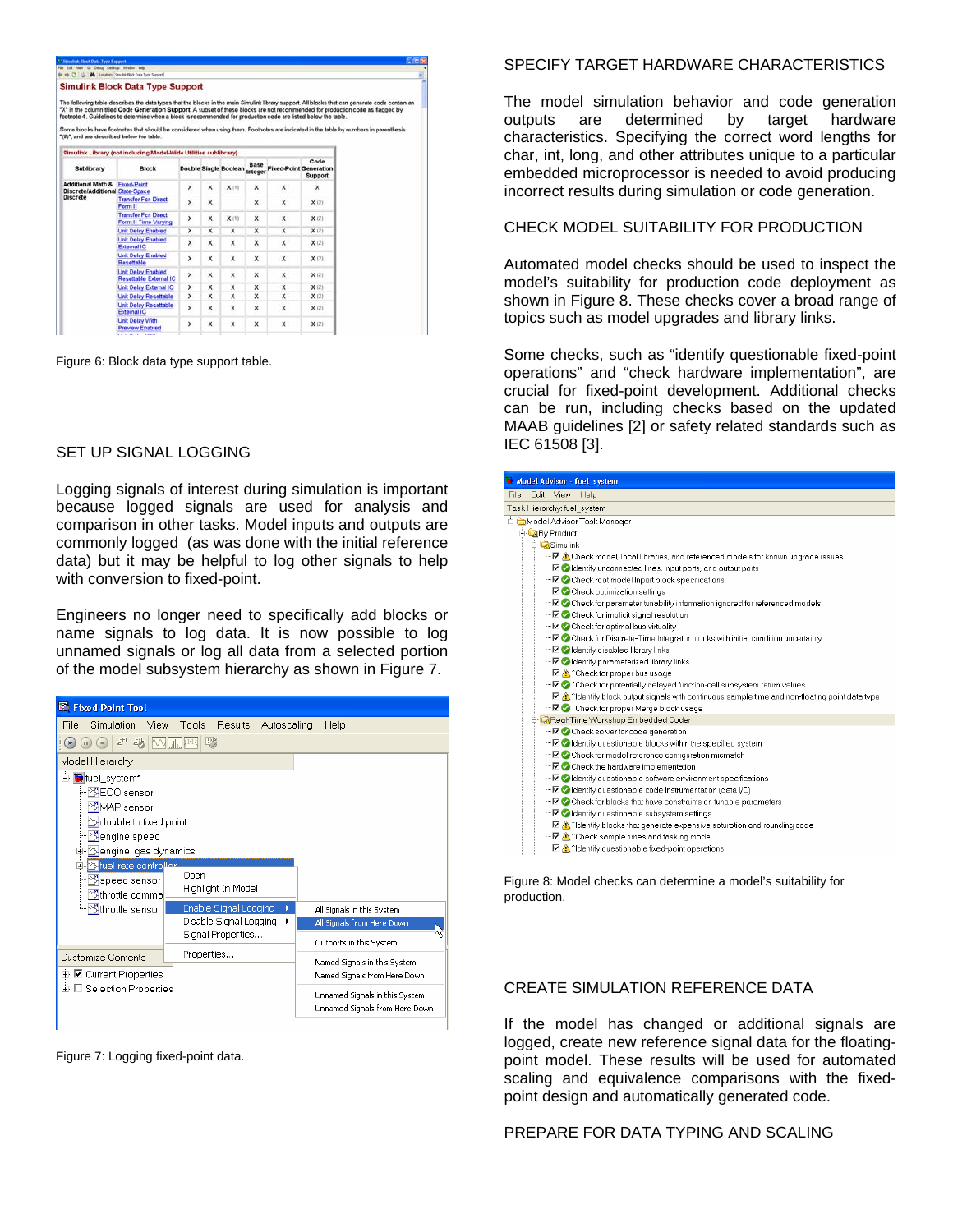Some models are easier to convert than others. Differences in the level of effort required are often related to how blocks in the model were configured for data type inheritance and other propagation settings. During the initial design, heavy use of data propagation speeds prototyping and allows for fast analysis and design iterations. As the project moves closer to production, however, it may be helpful to do less automated propagation and more fine grain data design for the individual data types and scaling options.

To make models easier to convert:

 Remove output data type inheritance, especially in cases that lead to data type propagation conflicts.

 Relax input data type settings or constraints that might lead to data type propagation errors.

 Ensure state charts have strong data typing with Simulink®.

 Specify block minimum and maximum values for block output and parameter minimum and maximum values, if known.

## **FLOATING- TO FIXED-POINT CONVERSION**

It is possible to examine each block and manually scale it according to the specified range and desired precision. The new data type assistant feature within the Block Parameter dialog box facilitates this approach by calculating appropriate fixed-point scaled data types based on specified minimum and maximum values. Figure 9 shows this dialog box for a Sum block.

| Function Block Parameters: Sum                                                                                                                                                                                                                                                                                                                     |
|----------------------------------------------------------------------------------------------------------------------------------------------------------------------------------------------------------------------------------------------------------------------------------------------------------------------------------------------------|
| Sum<br>Add or subtract inputs. Specify one of the following:<br>a) string containing + or - for each input port,   for spacer between ports (e.g. ++ - ++)<br>b) scalar, >= 1, specifies the number of input ports to be summed.<br>When there is only one input port, add or substract elements over all dimensions or one<br>specified dimension |
| Signal Attributes<br>Main                                                                                                                                                                                                                                                                                                                          |
| Require all inputs to have the same data type                                                                                                                                                                                                                                                                                                      |
| Output minimum:<br>Output maximum:                                                                                                                                                                                                                                                                                                                 |
| $-2$<br>20                                                                                                                                                                                                                                                                                                                                         |
| Output data type: fixdt(1,16,10)<br>$\overline{\mathbf{C}}$                                                                                                                                                                                                                                                                                        |
| Data Type Assistant                                                                                                                                                                                                                                                                                                                                |
| Mode: Fixed point v Sign:<br>Signed<br>↓ Word length:<br>16                                                                                                                                                                                                                                                                                        |
| $\vee$ Fraction length: 10<br>Scaling: Binary point                                                                                                                                                                                                                                                                                                |
| Calculate Best-Precision Scaling                                                                                                                                                                                                                                                                                                                   |
| $\Box$ Calculate and set best-precision scaling based on specified minimum, maximum and value (if available)                                                                                                                                                                                                                                       |
| Round integer calculations toward: Floor                                                                                                                                                                                                                                                                                                           |
| Saturate on integer overflow                                                                                                                                                                                                                                                                                                                       |
|                                                                                                                                                                                                                                                                                                                                                    |
|                                                                                                                                                                                                                                                                                                                                                    |
|                                                                                                                                                                                                                                                                                                                                                    |
| OK<br>Cancel<br>Help<br>Apply                                                                                                                                                                                                                                                                                                                      |

Figure 9: Data Type Assistant for a Sum block.

During the scaling process, in addition to the input and output signals, engineers should consider the intermediate calculations that use an accumulator. In previous releases, blocks used the user-specified output data type to perform all operations. In some cases, this behavior could cause precision loss and saturation during intermediate operations. In recent releases, the addition, subtraction, and summation blocks use an ideal accumulator data type based on the hardware characteristics when performing intermediate operations. Consequently, these blocks now produce more precise results and code is generated with less saturation checks.

Another approach to manual scaling uses the Fixed-Point Tool and its automatic scaling feature to convert from floating- to fixed-point. It is possible to lock down each block and prevent it from being modified by the auto scaling tool. This allows you to use automatic scaling in conjunction with individually scaled blocks. The autoscale function computes the scaling information based on the individually scaled blocks and reference data prepared for the floating-point model. Engineers can then accept or reject the proposed scaling for each signal.

It is also possible to perform data type override and compare double precision results to the scaled fixedpoint results. This allows a project to use one model for both floating- and fixed-point design. Another technique to target one model for floating- or fixed-point designs is to substitute different data dictionaries as previously described [4].

In addition to comparison plots, the Fixed-Point Tool also records the number of overflows and saturations that occurred. Figure 10 shows the tool and its proposed scaling for the Fuel System model.

The Sum block is shown to have reached its overflow saturation check 7664 times during the simulation. Hence, the automatic scaler proposes to change the fraction length from 11 to 10 bits to provide the extra range needed with maximum precision.

| File Smulston View Tools Results Autoscaling Help                                                    |                                                                                                            |                                                   |                 |                                        |                           |                        |             |                                                                                                                                          |  |  |
|------------------------------------------------------------------------------------------------------|------------------------------------------------------------------------------------------------------------|---------------------------------------------------|-----------------|----------------------------------------|---------------------------|------------------------|-------------|------------------------------------------------------------------------------------------------------------------------------------------|--|--|
| $000008$ MAPI                                                                                        |                                                                                                            |                                                   |                 |                                        |                           |                        |             |                                                                                                                                          |  |  |
| Model Hierarchi/                                                                                     | Contents of Airflow calculation                                                                            |                                                   |                 |                                        |                           |                        |             | Current System: Airflow calculation                                                                                                      |  |  |
| Minuderno, fuelsys_fupf* (mmo)<br>NGO sensor<br><b>HAAP sensor</b>                                   | Name -<br><b>LEL LINGICI</b><br>IN Logicit                                                                 | Fium<br>72929<br>Rateurin                         |                 | OutSat SmOT                            |                           | SpecifiedDT ProposedFL | Accept A    | Results settings<br>Store results as:<br>Artue                                                                                           |  |  |
| double to fixed point<br><b>Tengine speed</b><br>il-Tolengine gas dynamics                           | Til mode<br>til mode<br><b>IN</b> Oxygen Sen., Active                                                      | $J_{\rm eff}$ that<br>Turkeyera                   | <b>COLLEGE</b>  |                                        | -                         | $\sim$                 |             | Overwrite or merge results:<br>Ousnaths                                                                                                  |  |  |
| <b>Colluel rate controller</b><br>- SAHfow colculation<br>Ford point fireffe to                      | IVI Owners Sen.<br>T#! Product<br><b>NI Product</b>                                                        | <b>Tarbonahim</b><br>Article<br><b>Hafamida</b>   | -               | Tech(T.16.35)<br><b>Black</b>          | $\sim$<br>hup(1.13)       | $\sim$<br>10           | ø           | Simulation settings<br>Logging model<br>Controlled by midlance tuelsye, kight                                                            |  |  |
| - Sylviacentor<br>E-5-Puel Calculation<br>i- <sup>3</sup> >Sansor correction and<br>ii Control logic | <b>IVI</b> Product!<br><b>N</b> Product1<br>IVI Pumping Co., Active                                        | Address<br>Retensive                              |                 | THOU'LTEED<br>timable.<br>Supr1.16.161 |                           |                        |             | Data type override:<br>Use local settings                                                                                                |  |  |
| <b>Expenditure</b><br><b>Thomas</b> command<br>- Churche sansor                                      | <b>III Pumping Co., Reference</b><br><b>IN Flamp Fiate C. Activity</b><br><b>IN</b> Ramp Rate L. Reference |                                                   |                 | double<br>Better 74.25<br>strichlich   | b-207.141<br>factor 1.140 | 17<br>16               | ø<br>Þ      | Autoscele fixed-point blocks<br>Autoscale using                                                                                          |  |  |
|                                                                                                      | <b>T47 Fisintinnal O.</b> Action<br>III Relational O., Fishmood                                            |                                                   | $\sim$          | -                                      | $\sim$<br>-               | -<br>-                 |             | Eleterance                                                                                                                               |  |  |
| Customize Contents<br>E-F: Current Properties                                                        | THE Flatenty and Ch. Arming<br>T47 Relational D. Turnsmore                                                 |                                                   | $\sim$          |                                        | -<br>-                    |                        |             | Percent safety margin (e.g. 10 for 10%).                                                                                                 |  |  |
| L. F. Selection Properties<br>I- El Al Properties                                                    | <b>IVI</b> Selector<br><b>IVI</b> Selector<br>IHI Sium                                                     | Action<br>Ratements<br><b>Actual</b>              | $\sim$<br>718.8 | fact07.1E113                           |                           | $\sim$                 |             | i <sup>n</sup> Propose fraction lengths                                                                                                  |  |  |
|                                                                                                      | T41 Sium<br>IHI qualch<br>IFI switch                                                                       | <b>Fishments</b><br>Actives<br><b>Tarbonski</b> n |                 | christian<br>Fe301.15.25<br>double     | 5-90.181                  | 10                     | p<br>ń<br>n | 42. Apply accepted fraction lengths<br>Apply accepted fraction lengths to fixed-point blocks<br><b>Flavent</b><br>Help<br><b>Pizziki</b> |  |  |

Figure 10: Fixed Point Tool for automatic scaling.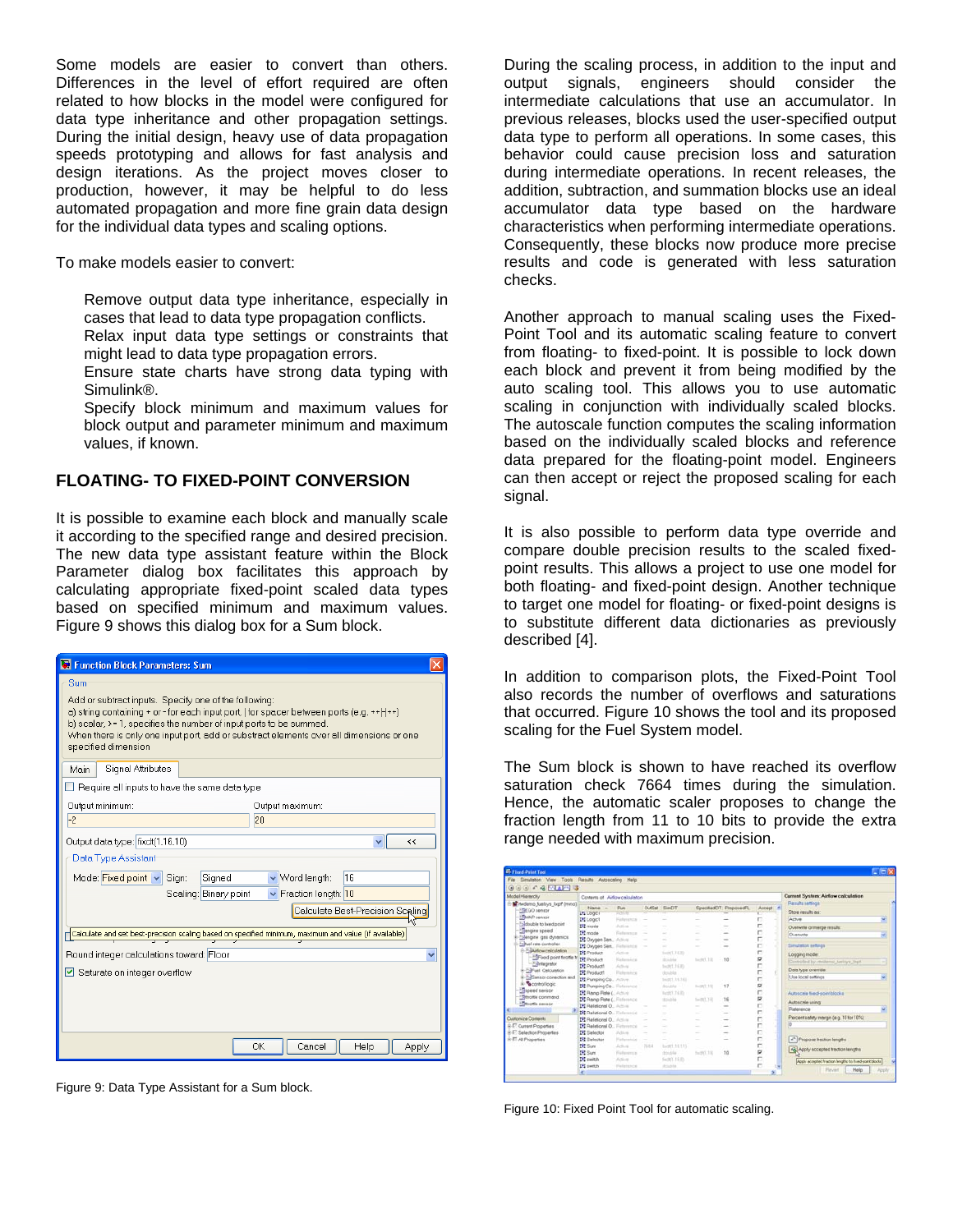## **GENERATING OPTIMIZED CODE**

Prior to generating code, it is advisable to disable the signal logging used during the fixed point conversion. This will avoid declaring extra signal memory in the generated code.

Model Advisor checks for Real-Time Workshop® Embedded Coder software should also be run. This will check many code efficiency improvement areas such as:

- Identifying blocks that generate expensive saturation and rounding code.
- Identifying questionable fixed-point operations.

 Inspecting lookup tables to ensure they are properly spaced for maximizing code efficiency.

Producing code from an optimized design is a straightforward step of selecting a deployment target and generating code. The production code targeting options range from the default ANSI/ISO C, to target optimized algorithm code, to a highly customized deployment target that includes calls to device drivers. It is also possible to target middleware and abstraction layers such as AUTOSAR™.

For ANSI/ISO C, an Embedded Real-Time Target (ERT) option exists that is optimized for fixed-point code as shown in Figure 11.

| System target file browser: rtwdemo_fuelsys_fixpt |                                                                                       |  |
|---------------------------------------------------|---------------------------------------------------------------------------------------|--|
| System target file:                               | Description:                                                                          |  |
| $c166.$ tle                                       | Target for Infineco C166                                                              |  |
| clif grt.tlc                                      | Target for Infinecm C166, GRT code format                                             |  |
| ccslink ert.tlc                                   | Link for CCS (ERT) code generation for TMS320(TM) DSP platforms                       |  |
| coslink grt.tlc                                   | Link for CCS (GRT) code generation for TMS320(TM) DSP platforas                       |  |
| ert.tlc                                           | Real-Time Workshop Embedded Coder (no auto configuration)                             |  |
| ert.tlc                                           | Real-Time Workshop Embedded Coder (auto configures for optimized fixed-point code)    |  |
| ert.tlc                                           | Real-Time Workshop Embedded Coder (auto configures for optimized floating-point code) |  |
| ert.tlc                                           | Visual C/C++ Project Makefile only for the Real-Time Workshop Embedded Coder          |  |
| ert shrlib.tlc                                    | Real-Time Workshop Embedded Coder (host-based shared library target)                  |  |
| grt.tlc                                           | Generic Real-Time Target                                                              |  |
| grt.tlc                                           | Visual C/C++ Project Makefile only for the "grt" target                               |  |
| grt malloc.tlc                                    | Generic Real-Time Target with dynamic memory allocation                               |  |
| grt_malloc.tlc                                    | Visual C/C++ Project Makefile only for the "grt_malloc" target                        |  |
| Full name:                                        | C:\Program Files\MATLAB\R2007b0\rtw\c\erf\ert.tic                                     |  |
| Templote moke file: ert default tmf               |                                                                                       |  |
| Make command: make riw optimized food point-1     |                                                                                       |  |
|                                                   | OK<br>Help<br>Cancel<br>Apph                                                          |  |

Figure 11: ANSI-C optimized fixed-point target using Real-Time Workshop® Embedded Coder™.

Other than word sizes and other target characteristic settings, this code is portable and can be deployed on any target with the specified word sizes.

For target optimized code, a number of options exist. The first is to have the generated code call an existing C function at the appropriate point within the algorithm. One method A second option is to use Legacy Code Tool in Simulink.

Another newer option is to replace generated code math functions and operators with target-specific versions. This is done using Target Function Libraries (TFL). TFL requires the end user to create a table mapping default functions and operators to their target specific equivalents. The TFL is then available as a code generation option. Figure 12 shows the Infineon® TriCore® TFL as an example.

| Select:                                        | Software environment:                                                              |                          |
|------------------------------------------------|------------------------------------------------------------------------------------|--------------------------|
| -Solver<br>-- Data Import/Export               | C89/C90 (ANSI)<br>Target function library:                                         |                          |
| - Optimization                                 | C89/C90 (ANSI)<br>Utility function generation:<br>C99 (ISO)                        |                          |
| i <sup>≐</sup> l-Diagnostics<br>⊸Sample Time   | Support: Ø floating-point   GNU99 (GNU)                                            |                          |
| - Data Validity                                | TI C28x<br>$\overline{\triangledown}$ absolute time $\overline{\parallel}$ TI C55x |                          |
| - Type Conversion<br>- Connectivity            | TI C62x<br>Code interface-<br>TI C64x                                              |                          |
| - Compatibility                                | TI C64x+<br>GRT compatible call in<br>TI C67x                                      |                          |
| Model Referencing<br>- Hardware Implementation | Generate reusable cod Target for Freescale MPC5xx (ISO)<br>┍                       |                          |
| Model Referencing                              | Suppress error status in Infineon TriCore<br>ADI BF53x                             |                          |
| Ė⊢Real-Time Workshop<br>⊶ Comments             | Configure Functions                                                                |                          |
| — Symbols                                      | Verification:                                                                      |                          |
| - Custom Code<br>— Debua                       | Support software-in-the-loop (SIL) testing-                                        |                          |
| Interface                                      | □ Create Simulink (S-Function) block<br>Enable portable word sizes                 |                          |
| - Code Style                                   |                                                                                    |                          |
| i Templates                                    | MAT-file logging                                                                   |                          |
| -- Data Placement                              |                                                                                    |                          |
| - Data Type Replace                            | Data exchange:                                                                     |                          |
| Memory Sections<br>-Link for TASKING           | Interface: None                                                                    | $\overline{\phantom{a}}$ |
|                                                |                                                                                    |                          |

Figure 12: Selecting optimized Target Function Libraries.

Once a TFL is selected, the generated code will incorporate the replacement items seamlessly. See Figure 13 for a comparison of ANSI-C and TriCore optimized code for fixed-point add of 32-bit integers with saturation logic. Not only is the code smaller, the execution time also decreases dramatically.

In one example, the optimized code ran faster than ANSI-C code by a factor of 17. Of course, this code is no longer portable. However, it is easy to change the TFL choice in your model to target another device.

#### **ANSI-C Code**



#### **Optimized for TriCore**

| int32_Ttricore_add_s32_s32_s32_sat(int32_Ta, int32_Tb) |
|--------------------------------------------------------|
| return (__sat int )a +b;                               |
|                                                        |

Figure 13: ANSI-C and TriCore optimized fixed-point code using TFL